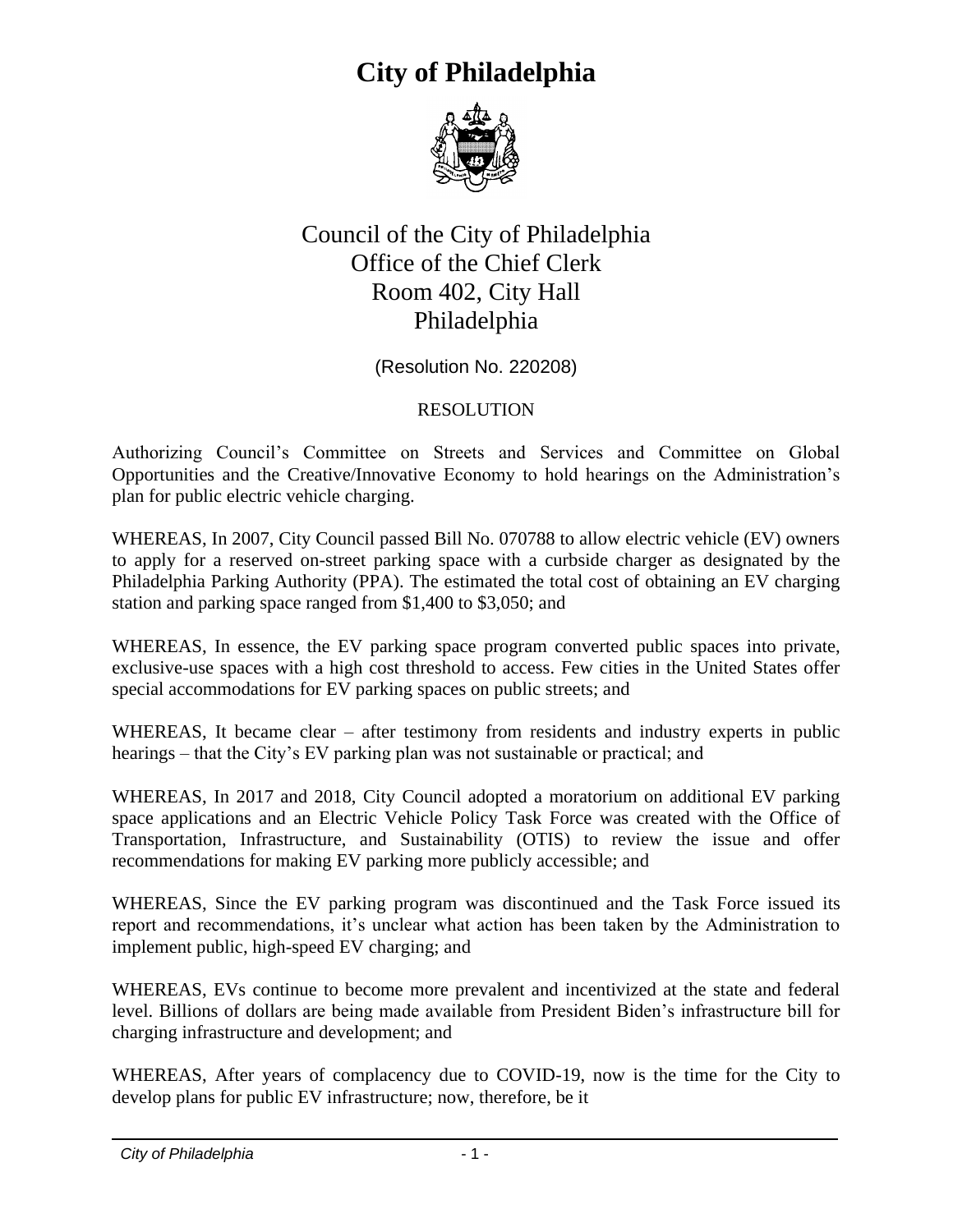*RESOLUTION NO. 220208 continued*

RESOLVED, BY THE COUNCIL OF THE CITY OF PHILADELPHIA, That it hereby authorizes Council's Committee on Streets and Services and Committee on Global Opportunities and the Creative/Innovative Economy to hold hearings on the Administration's plan for public electric vehicle charging.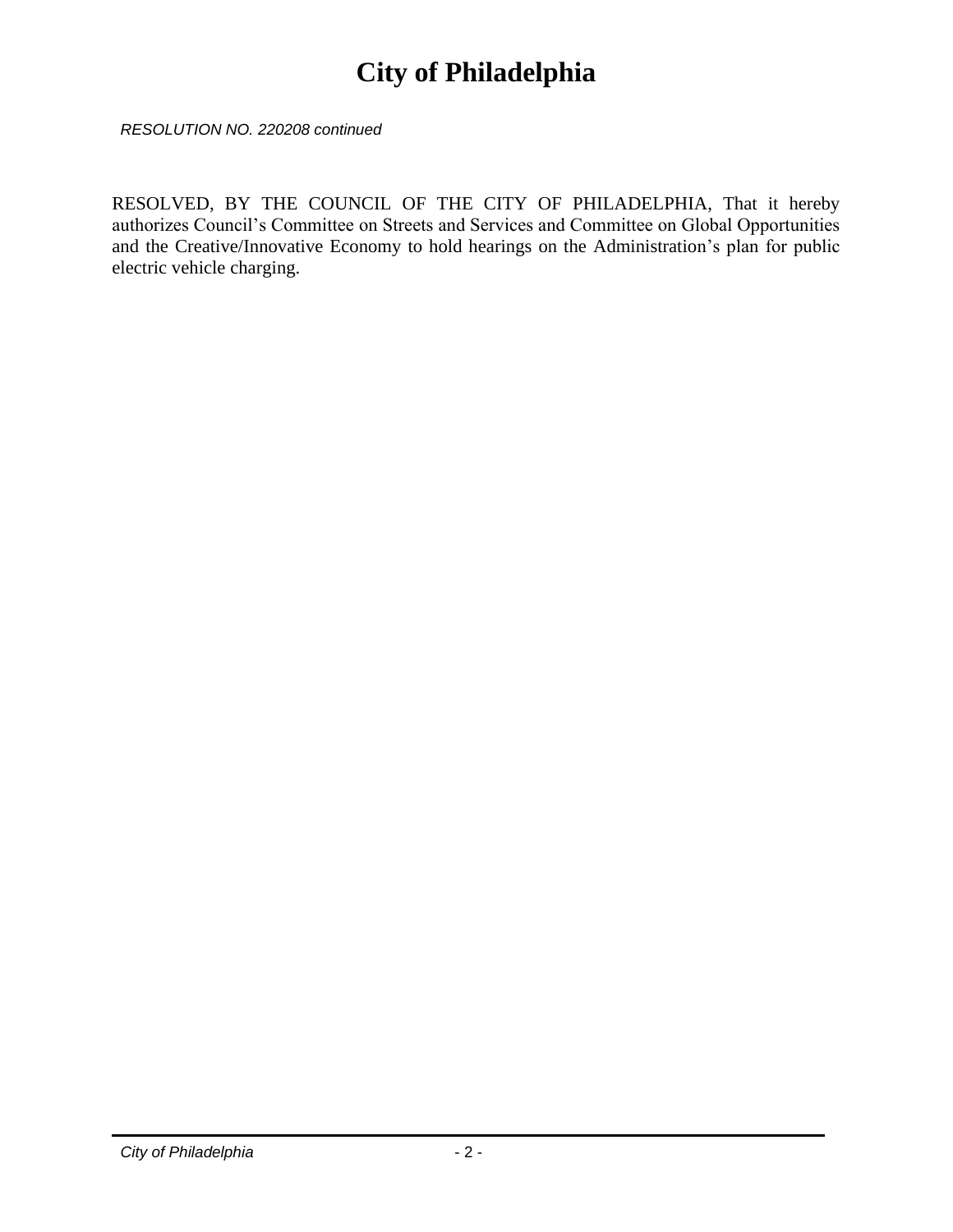*RESOLUTION NO. 220208 continued*